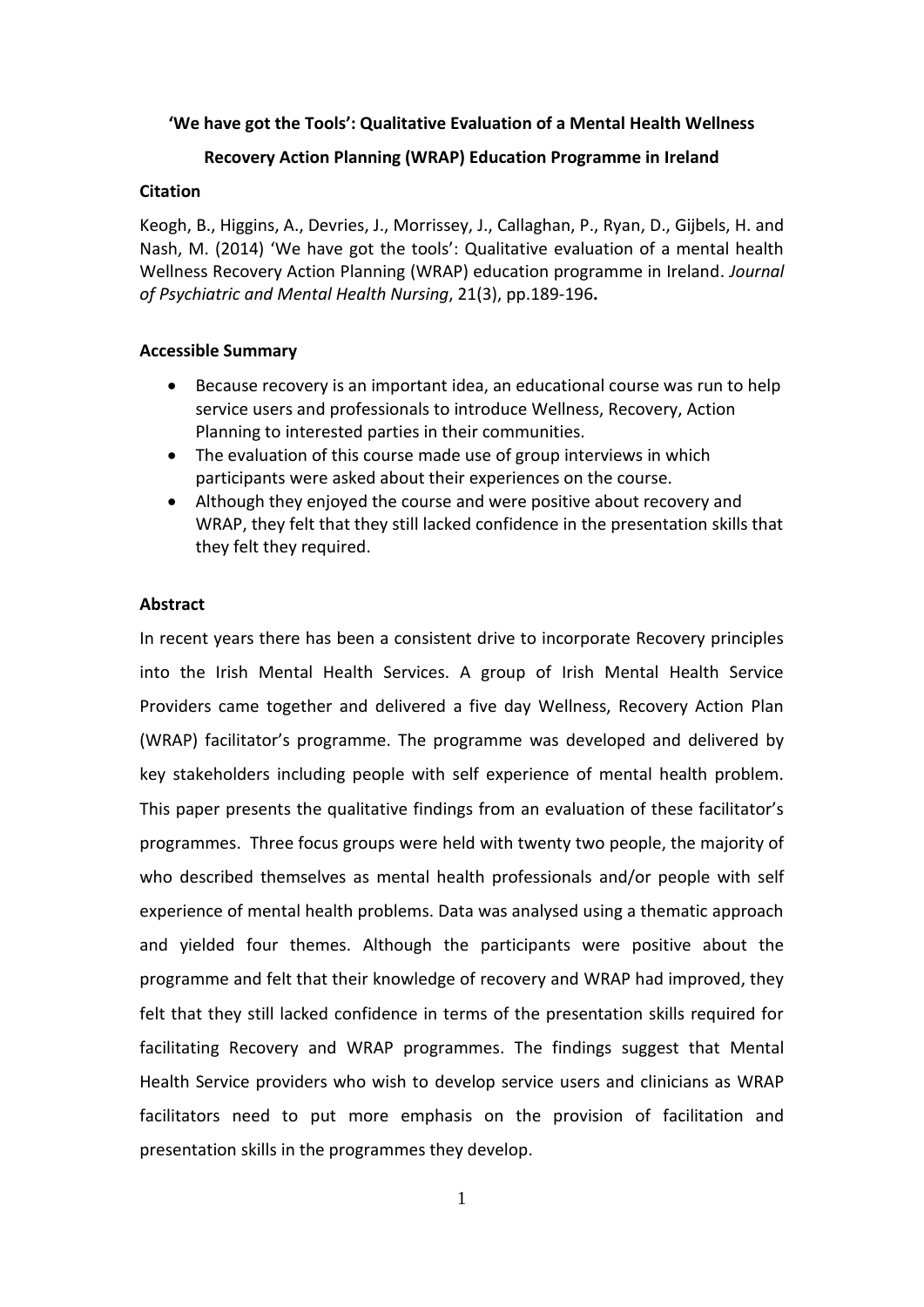**Key Words:** Recovery, Education, Wellness Recovery Action Plan (WRAP), Evaluation

### **Introduction**

A review of the international mental health literature suggests that there is a strong interest in the incorporation of Recovery concepts into the organisation and delivery of mental health services in several countries, most notably the United States, New Zealand, Scotland and England (Mental Health Commission Ireland, 2005, Department of Health & Children, 2006, , Higgins et al, 2012). The most widely cited definition of Recovery is Anthony's (1993) which defines Recovery as:

> 'A deeply personal, unique process of changing one's attitudes, values, feelings, goals, skills and roles. It is a way of living a satisfying, hopeful and contributing life even with the limitations caused by the illness. Recovery, involves the development of new meaning and purpose in one's life as one grows beyond the catastrophic effects of 'mental illness' (Anthony, 1993:12).

In this context, it is clear that Recovery is more than just the reduction or remission of symptoms but is wider in terms of the individual's ability to adjust to these symptoms and lead a life that is full and complete (Mental Health Commission, 2005). Seeking to redirect and invigorate the Irish Mental Health Services, the Mental Health Commission (2005) and the Department of Health & Children (2006) published policy and guidance documents calling for the introduction of Recovery orientated practices throughout the psychiatric services. This was part of an overall re-orientation of the mental health services which had been criticised for relying too heavily on hospitalisation and medication (Amnesty International, 2003; Department of Health & Children, 2004a, 2004b). This reorientation is in line with international trends in mental health care provision and recognises the need for service users and professionals to alter their perceptions of mental illness as being lifelong and chronic. Central to Recovery oriented services are the development of hope inspiring relationships, the instillation of self help and self resourcefulness techniques and the involvement of service users in every aspect of mental health care provision (Fisher,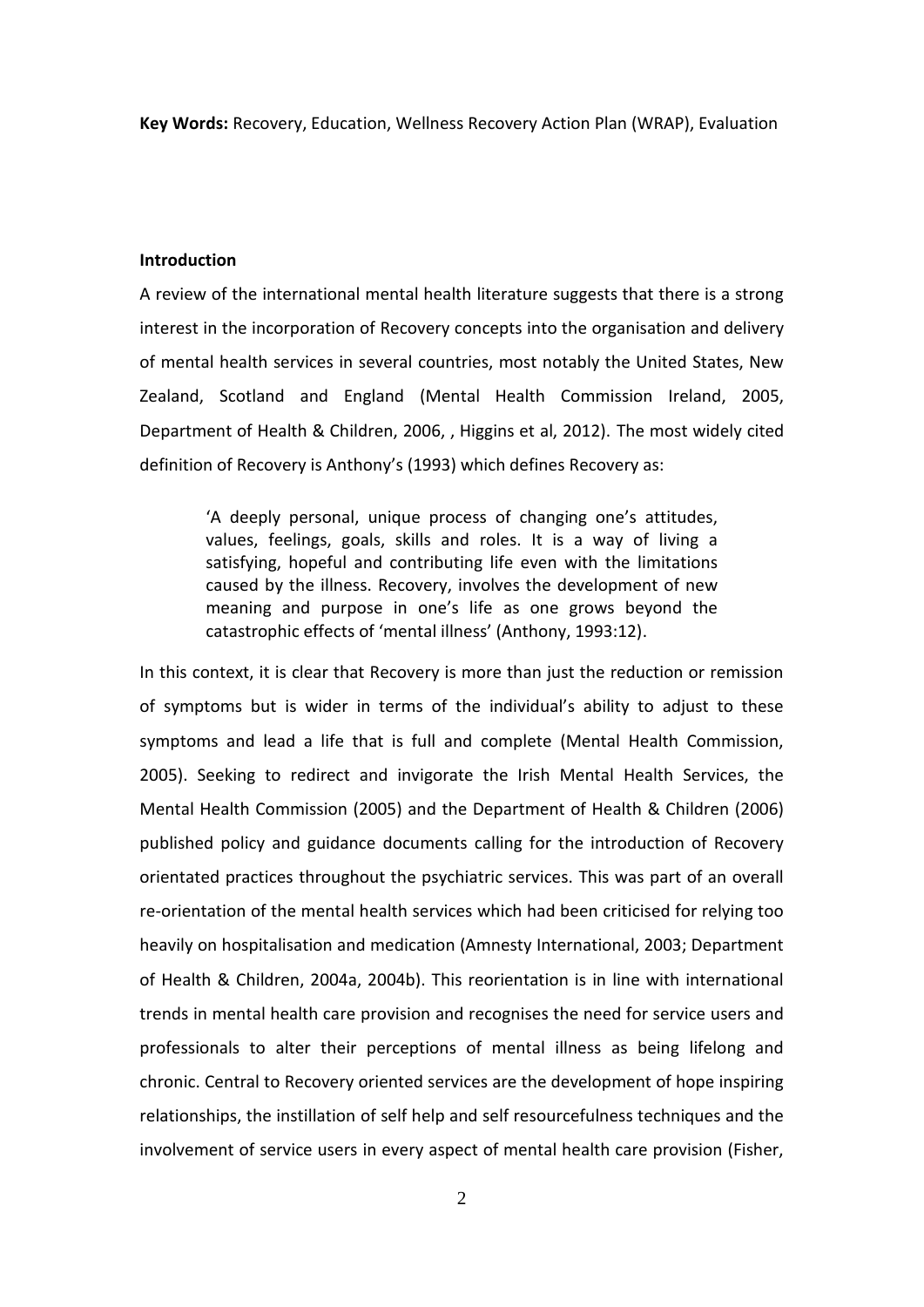1994; Higgins & McBennett, 2007). However, for Recovery orientated mental health services to be realised, it is necessary that the relevant stakeholders are provided with education about the principles and philosophy of recovery (Higgins et al., 2010). To this end, a group calling themselves the Irish Mental Health Recovery Consortium (IMHREC) came together to plan and deliver a recovery oriented educational programme. The consortium comprised of mental health service users, their families, carers and practitioners. The focus of the IMHREC programme was to equip service users, family members and carers, and mental health professionals with knowledge about Recovery and Wellness Recovery Action Planning (WRAP) as well as skills to facilitate sessions in which these principles and skills are communicated to other interested parties. The authors of this article were commissioned to evaluate this educational programme using a mixed methods design.

#### **Wellness, Recovery, Action Planning (WRAP)**

Wellness Recovery Action Planning (WRAP) is a self management programme developed in the United States by a group of individuals who have lived experience of mental distress. Central to WRAP is the development of a plan which focuses on the maintenance of wellbeing and interventions for managing potential stressors which may negatively influence mental health (Scott & Wilson, 2010). The WRAP approach is well known internationally, with mental health services in many countries adopting it as their preferred self management programme (Slade, 2009; Cook et al., 2009). However, research on WRAP's effectiveness has been slow to emerge (Cook et al., 2011; Starnino et al., 2010). There have been some evaluations and these have demonstrated positive outcomes in terms of hope and recovery orientation (Starnino et al., 2010) as well as symptom improvement and confidence in managing own recovery (Cook et al., 2009). Higgins et al (2012), in their pre and post test evaluation of a WRAP education programme, also found that it had a positive impact on beliefs, attitudes and knowledge about recovery. Cook et al (2011) conducted a randomised controlled trial to test if a WRAP group experienced greater symptom reduction than their control counterparts. Using the Brief Symptom Inventory, the experimental group participants experienced significantly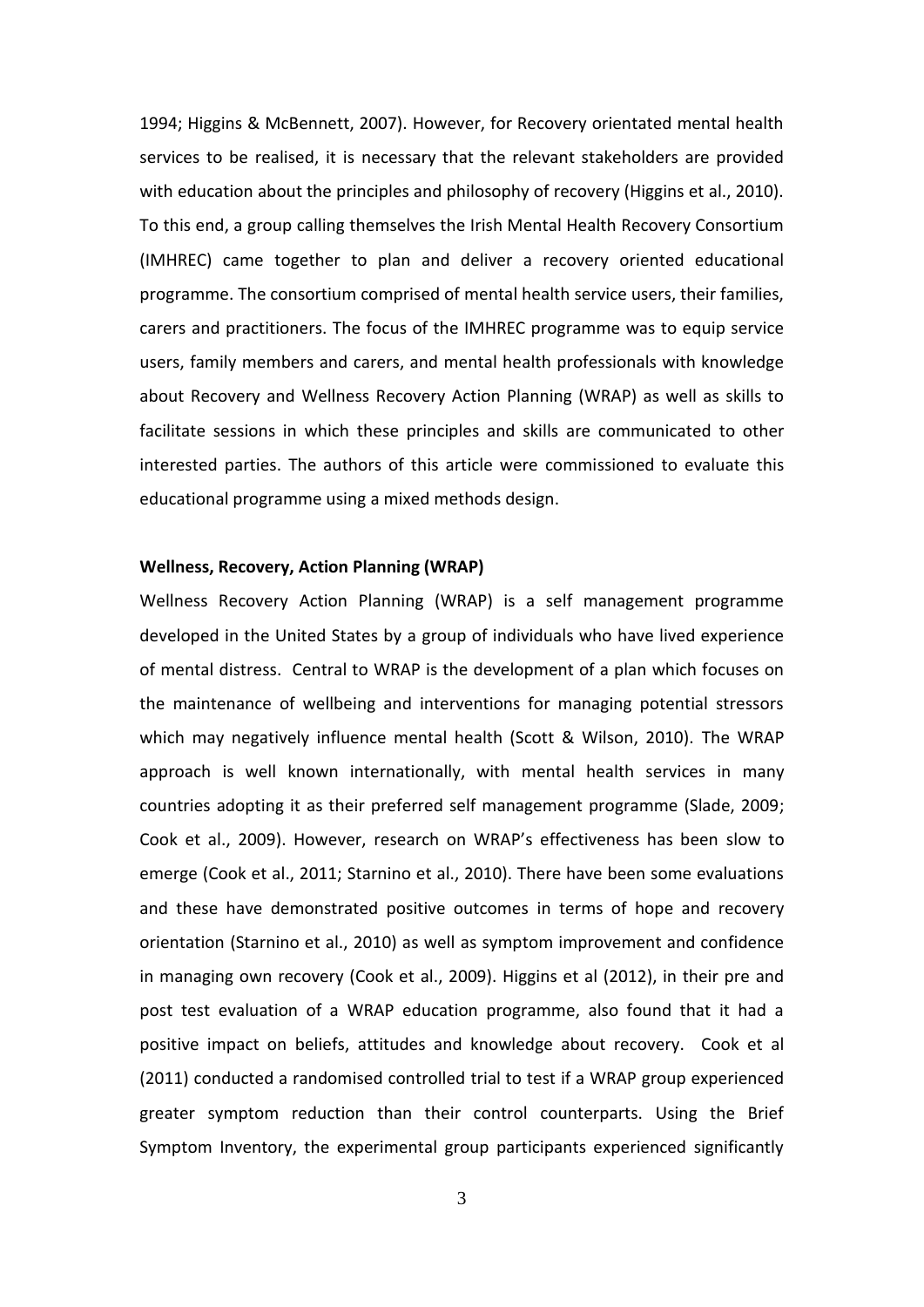reduced symptoms over time as well as improved hopefulness scores (Cook et al., 2011). These results demonstrate the effectiveness of WRAP in areas that are traditionally associated with recovery.

#### **The Irish WRAP Education Programme**

The education programme consisted of a two day education programme which gave participants an introduction to recovery and wellness principles culminating in (and assisting participants with) developing their own action plan using these principles (WRAP). A five day programme was also delivered to a smaller number of participants who had completed the two day programme. The purpose of the five day programme was to give a greater level of understanding about Recovery and WRAP to the participants as well as preparing them to deliver the two day programme within their own communities. The five day programme consisted of advanced information about Recovery and WRAP as well as giving participants a chance to practice their presentation skills within the safety of a group presentation. The programme was developed and delivered by facilitators who were themselves mental health service users as well as practitioners and had extensive experience of delivering recovery education programmes. Selection for the five day programme was based on the participants' willingness and ability to facilitate the two day programme to the widest possible audience. The five day programme was delivered in three locations around the country to a total of 67 participants who were selected from 117 applications from people who completed the two day training. Both the 2 day and 5-day programmes were facilitated by a lead facilitator from the UK, with extensive recovery facilitation experience and who identified himself as a mental health service user. The qualitative findings from the evaluation of the five day facilitator's programme is the focus of this paper.

## **The Study**

The aim of this study was to explore participants' experience of participating in a five day facilitator's programme on Recovery and WRAP, which aimed to equip them with the skills to deliver Recovery based programmes within a community context.

4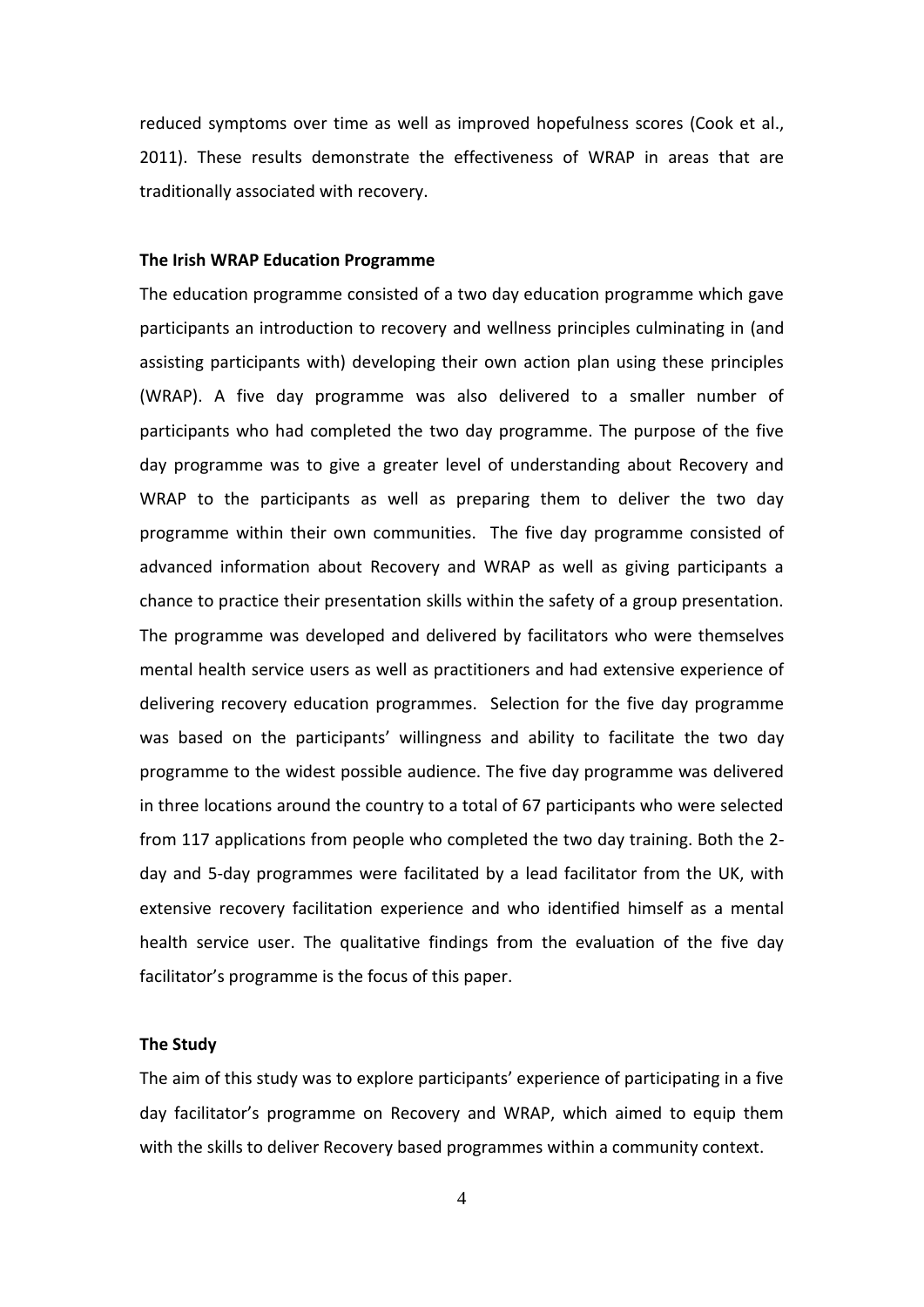## **Methodology**

The full study employed a mixed methods design incorporating pre-post questionnaires and focus group discussion. Findings from the questionnaires are reported elsewhere (Higgins et al 2010, Higgins et al 2012). The focus groups were facilitated by two members of the research team, a facilitator and a moderator, and the discussion was guided by a topic guide (see Table 1). In order to get an in-depth understanding of participant's experience of the programme focus groups were completed at the end of each of the five day programmes. Information about the scope and purpose of the focus group was reiterated to the participants at the beginning of the interview. The role of the facilitator was primarily to ensure a flow of discussion and that of the moderator to monitor the focus group and support the facilitator. The interview covered five general areas of interest (see Table one). All participants were invited to share their perspectives and given time to do so. Additional topics were welcomed and discussed as they were brought up.

| How have you experienced the 5 day WRAP    |  |  |  |
|--------------------------------------------|--|--|--|
| programme you attended?                    |  |  |  |
| What do you intend to do with the          |  |  |  |
| material/the learning?                     |  |  |  |
| In your opinion, to what extent has this   |  |  |  |
| programme prepared you to be a facilitator |  |  |  |
| of future WRAP programmes?                 |  |  |  |
| We are also wondering how the 5 day        |  |  |  |
| WRAP facilitation programme compares to    |  |  |  |
| mental health facilitation<br>other        |  |  |  |
| programmes you know about and/or have      |  |  |  |
| experienced?                               |  |  |  |
| What advice would you give for the further |  |  |  |
| development of the 5<br>day WRAP           |  |  |  |
| programme for facilitators?                |  |  |  |

Table 1: Summary of Interview Topic Guide

In each group, participants were exceptionally willing to share their experiences and opinions freely with considerable evidence of synergy within the groups. This enthusiasm led to an interactive flow of conversation throughout the interview.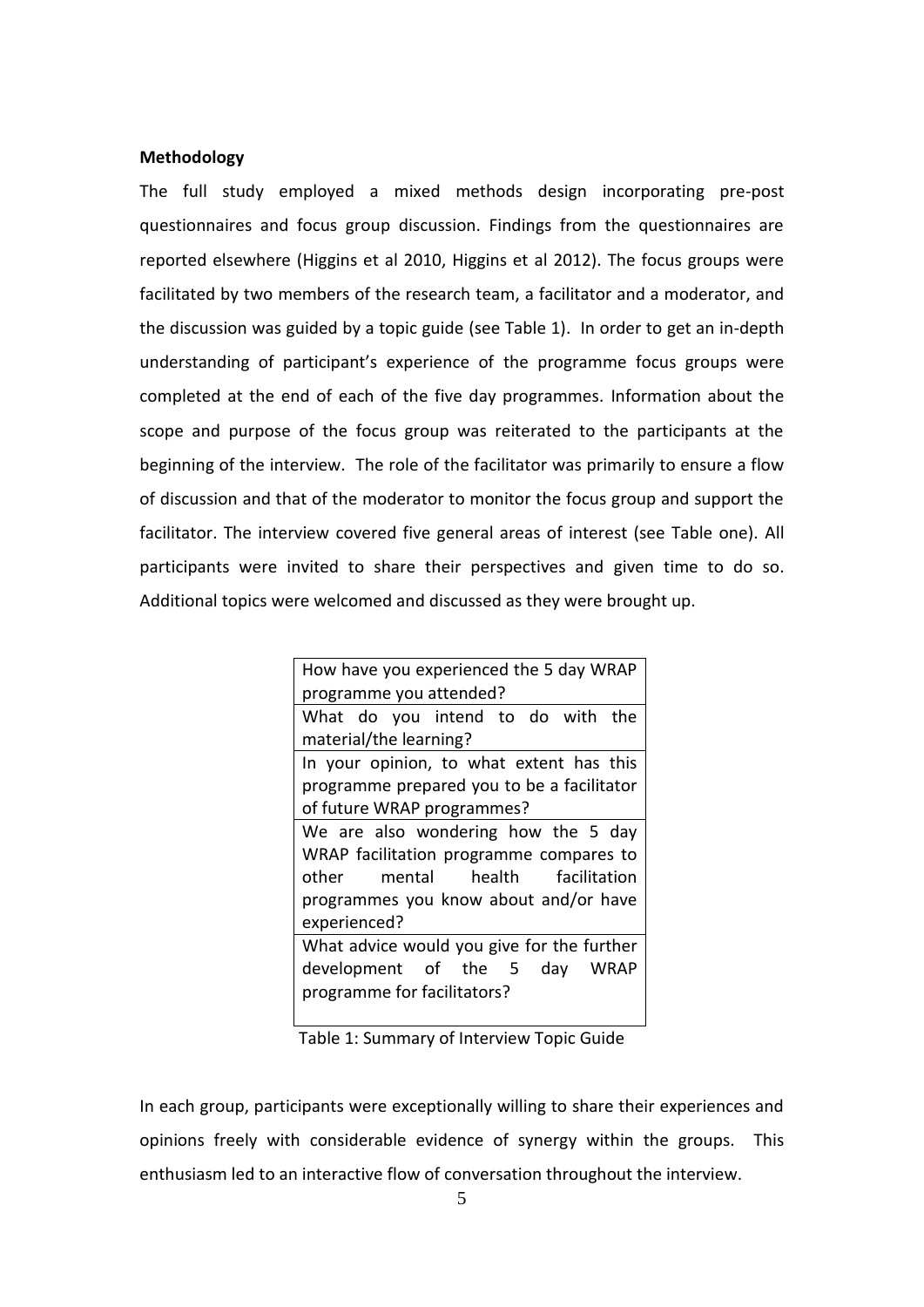#### **Recruitment and sample**

Participants' were invited to take part in the focus groups through an opt-in form administered when the quantitative data was being collected at the end of the programme. Of the 67 participants who attended the 5-day training programme 22 people agreed beforehand to participate in three focus groups (FG1 n=8, FG2 n=8, FG3 n=6). There were eight men and fourteen women and the participants described themselves as coming from a variety of backgrounds, which frequently included dual identities of family member and service user or practitioner and service user (see Table 2). Overall, 45% of participants had self experience of mental health difficulties.

| Self Description                                   | N              | %   |
|----------------------------------------------------|----------------|-----|
| Mental health practitioner only                    | 8              | 36% |
| Person with self experience only                   | 4              | 18% |
| Mental health practitioner and carer/family member | 2              | 9%  |
| Self experience and mental health practitioner     | $\overline{2}$ | 9%  |
| Self-experience and carer/family member            | $\overline{2}$ | 9%  |
| Self experience, MHP and family member/carer       | $\overline{2}$ | 9%  |
| Other (mental health advocate/counselling student) | $\overline{2}$ | 9%  |
|                                                    | 22             |     |
| Total                                              | 100%           |     |

Table 2: Breakdown of participants' self-description

One of the principles underpinning the programme was the premise that 'everyone is in the process of recovery'. Thus, participants and facilitators in the educational encounter were to be simultaneously *helper*, *helped*, *facilitator* and *participant* (Copeland Center for Wellness & Recovery, 2009a). Given this context participants were not required to give details of the extent of their contact with mental health services or diagnostic labels that they may have received during such an encounter.

#### **Data analysis and rigor**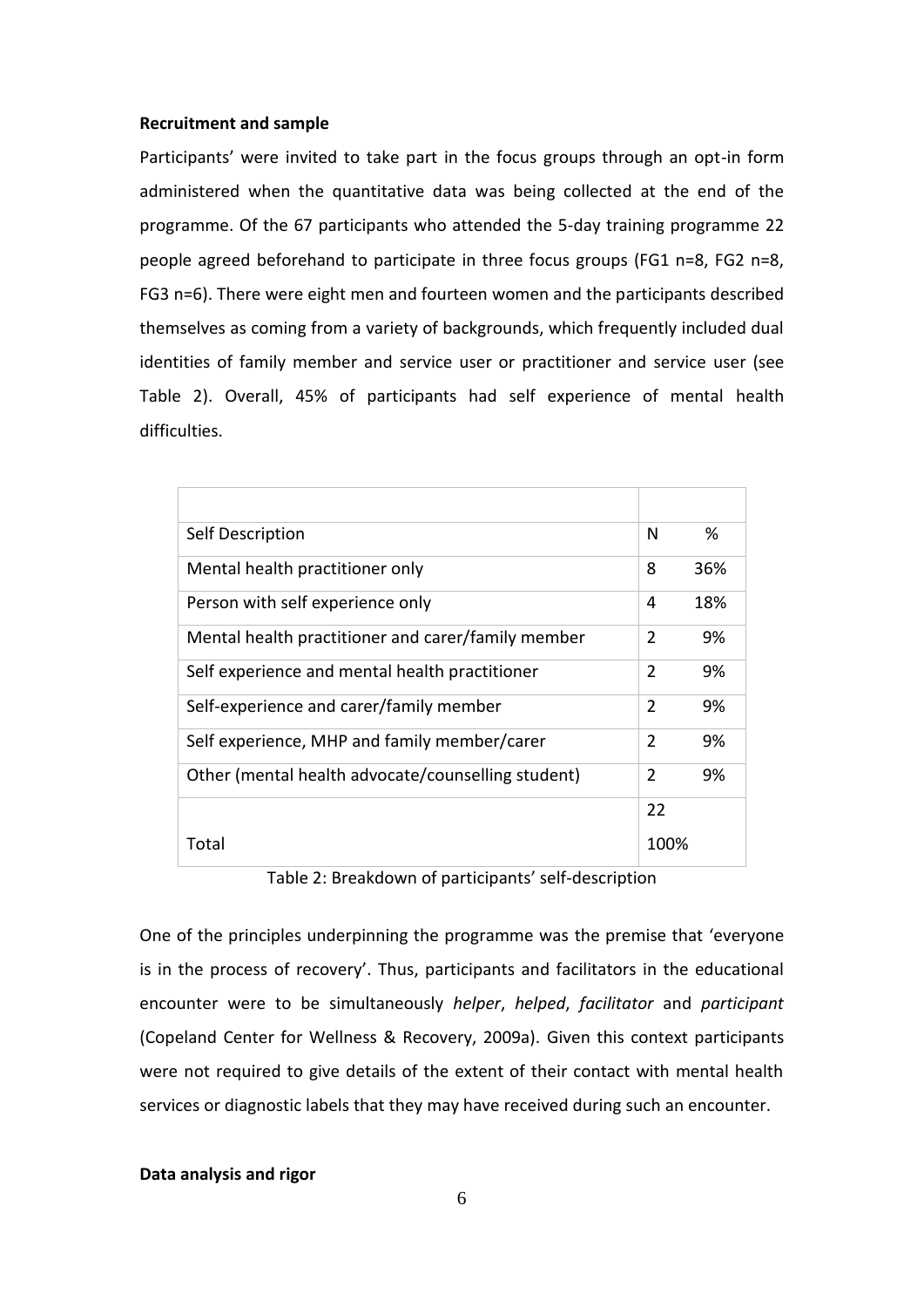All focus groups were audio recorded and transcribed for analysis. Prior to analysis transcriptions were cleaned of any identifying information and compared with audio recordings for accuracy. A thematic analysis was conducted using an approach described by Braun and Clarke (2006). In line with this approach, data were analysed by coding for key ideas, concepts and patterns, which were then compared for similarities and difference and merged into higher order themes. To enhance the rigour of the analytic approach, two researchers analysed the data and then compared their findings. The analysis was also informed by the field notes which were taken by the group facilitator and moderator. Interviews were listened to a number of times and the transcripts were read and reread to help the researchers immerse themselves in the data. A set of themes were then drawn up from the codes which described the participants' experiences and perceptions of the course. Methods used to enhance the trustworthiness of qualitative data included the collection of data from participants who attended the three centres and the use of participants' narratives to substantiate claims made about the data. As a topic guide was used to guide the focus groups, it was not necessary to use qualitative data analysis software. Participants were also offered the opportunity to review transcripts; however, no participant took up the offer.

# **Ethical issues**

Ethical approval was sought and obtained from the Research Ethics Committee at the Faculty of Health Sciences, Trinity College, Dublin. Prior to interview all participants signed written consent forms.

### **Results**

The analysis of the qualitative data resulted in the emergence of the following themes:

- 1. Enhancing knowledge and skills of Recovery and WRAP for own life
- 2. Using WRAP within own Life
- 3. Having enthusiasm but lacking confidence to facilitate
- 4. Implementing and sustaining Recovery and WRAP into the future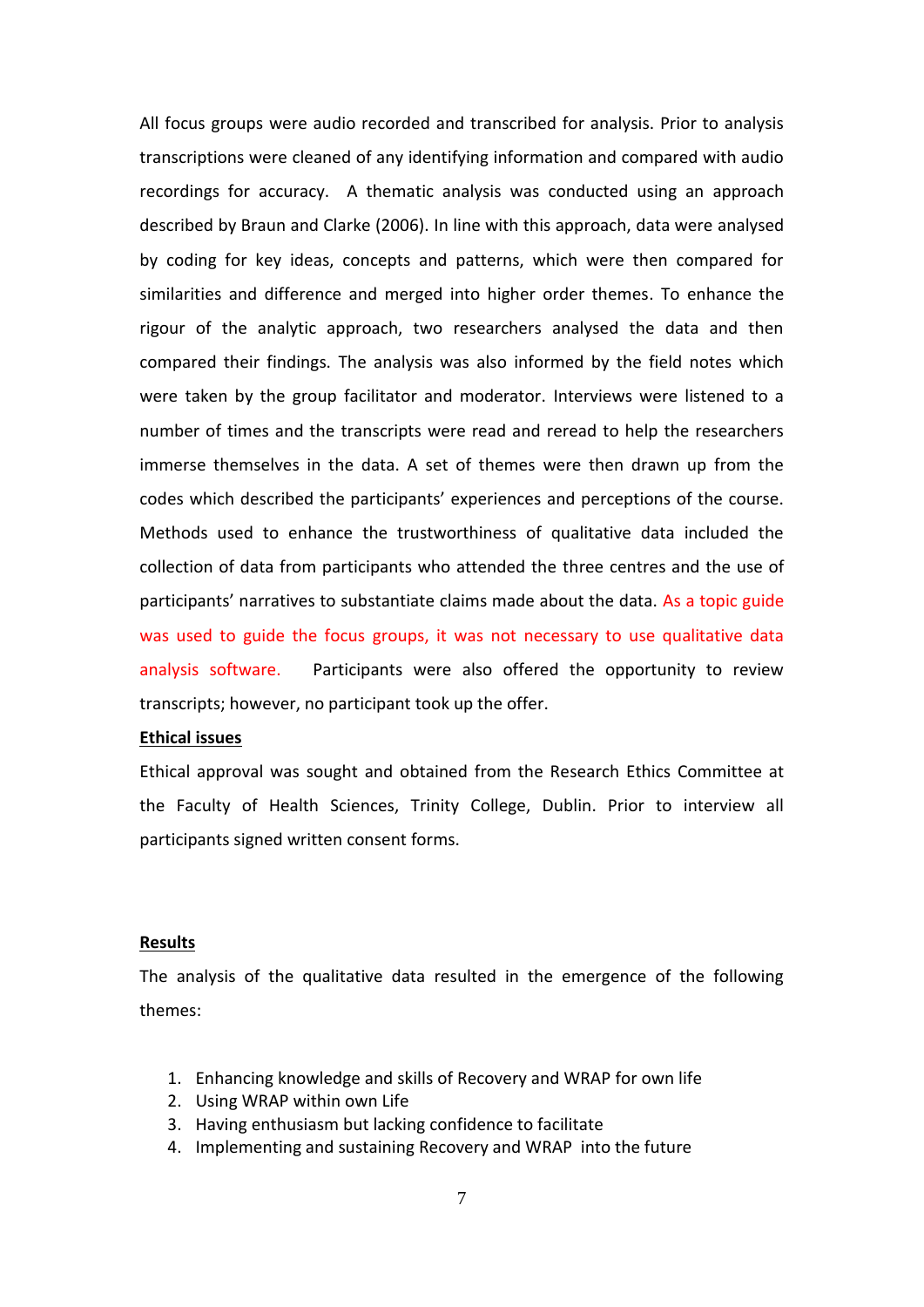### *Enhancing knowledge and skills of Recovery and WRAP for own life*

Overall the participants discussed the programme in a positive way and spoke of it as inspiring, invigorating and empowering. There was a strong sense that they valued and learned a lot from attending the five day training because it increased their knowledge and understanding of Recovery and WRAP.

> 'It just brought it to a whole new level for me having these five days. So I was completely impressed with the five days in terms of the group work and we, we'd break all the you know break it down, it was reinforced learning the whole time. And I thought that really set the scene for us going out to facilitate others but obviously the big thing was we had to do it ourselves' (FG3, Female).

The programme gave participants confidence and promoted self-esteem. In addition, several spoke about learning new techniques and strategies from using the facilitators' resource pack

> 'Just one thing I just love is the resource pack, I think every question you could possibly have, it seems to be in it and whatever isn't in it there's a list of other resources you can look up yourself for further reading. I just think its fantastic, the CD was great because you can have it on your computer, you can share it with other people fairly easy' (FG3, Male).

The focus of recovery and WRAP on helping yourself and on taking responsibility for your own mental health was mentioned often and this approach was perceived by the participants to be both refreshing and positive. Furthermore, people who described themselves as being users of the service felt that being able not only to share their experiences but to use them to help others validated their experiences and further heightened their sense of achievement and personal satisfaction. Furthermore, working in groups, and listening to the wealth of knowledge and experiences and other people's stories helped participants to understand and learn the processes and concepts associated with WRAP. Being free to tell their own story was highly valued as one participant stated: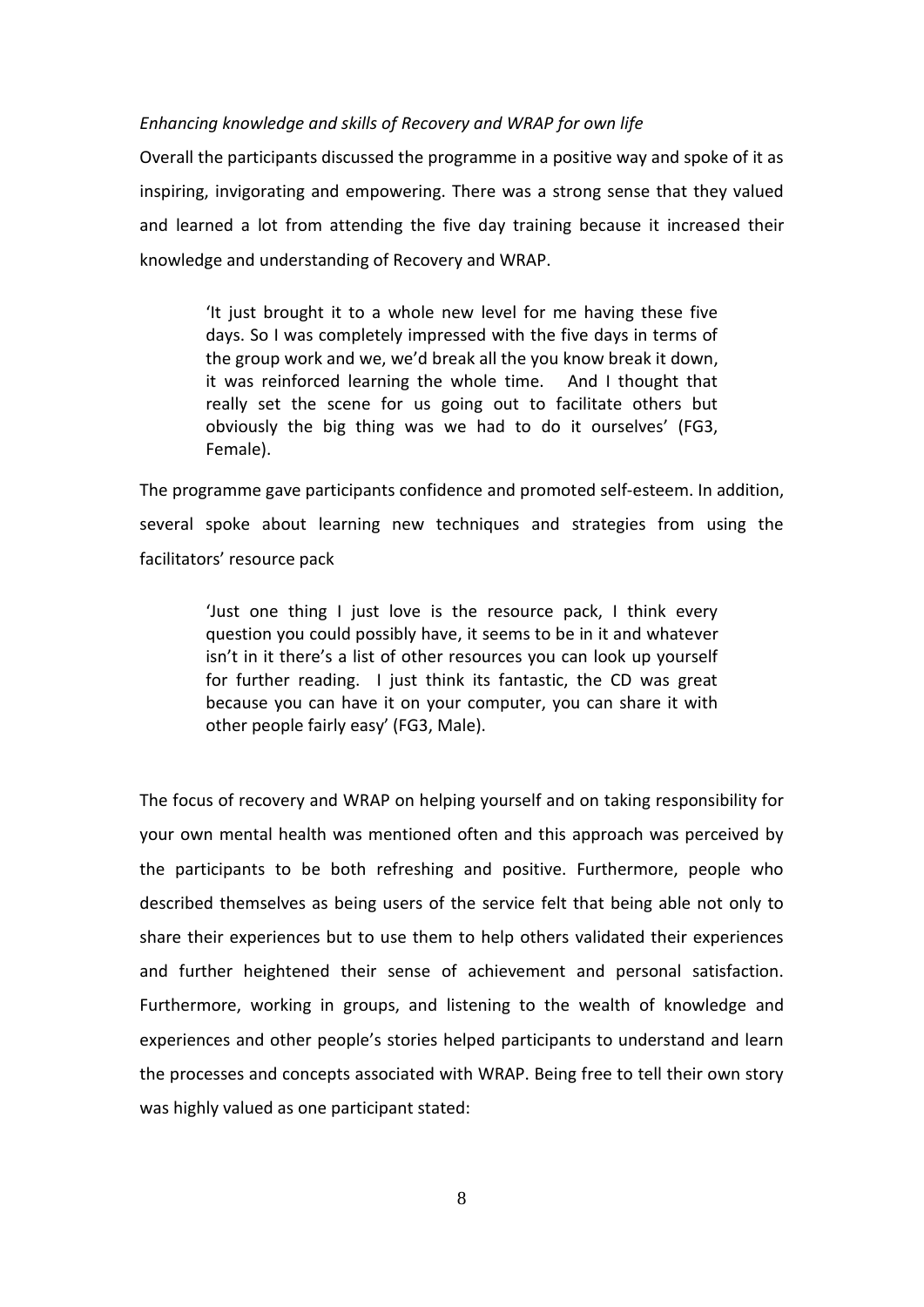'telling our story and being listened to, that really was a big part of it [the learning] for me' (FG2, female).

### *Using WRAP within own life*

The main reasons that the participants gave for attending the WRAP facilitator's education programme were to gain knowledge and skills that they could apply to their own lives. There was variation in terms of how the participants utilised WRAP in their daily lives. Some used it in an elective fashion, dipping into various aspects to suit their own individual needs or as a complement to other mental health treatments whereas other participants fully immersed themselves in the concepts and adhered closely to the WRAP programme.

> 'It gave me power to help myself, something that was never discussed with me ever as a mental health patient. And I operated the plan myself and I found it seeped into me. It's actually in my mind now, without me being consciously thinking about it. It's operating in my mind. I don't have to go back to the book. It's also changed my language, everything has changed in me in how I do things' (FG1, Female).

There was a different interpretation of the facilitation programme for the participants with self experience and those who considered themselves as professionals. Those with self experience were more likely to perceive WRAP as something to not only incorporate into their own lives as well as teaching other people, whereas the professionals perceived it as a tool that they could use in their daily practice to help other people. Some of the participants were actively implementing WRAP in their daily practice as mental health professionals and even though some of the participants had utilised different aspects of WRAP in the past, it was the logical and coherent organisation of WRAP that made it both user friendly and practical.

> 'I have come away now with a set programme that you can put in place and its easy and workable where before I used one aspect of it or two aspects of it but now my understanding of the process that you can go through and there is step to step guide nearly that you can do with people and you can change that depending on if you are going to use with individuals or in groups or in a one to one or talking to professionals or talking to service users' (FG3, Female).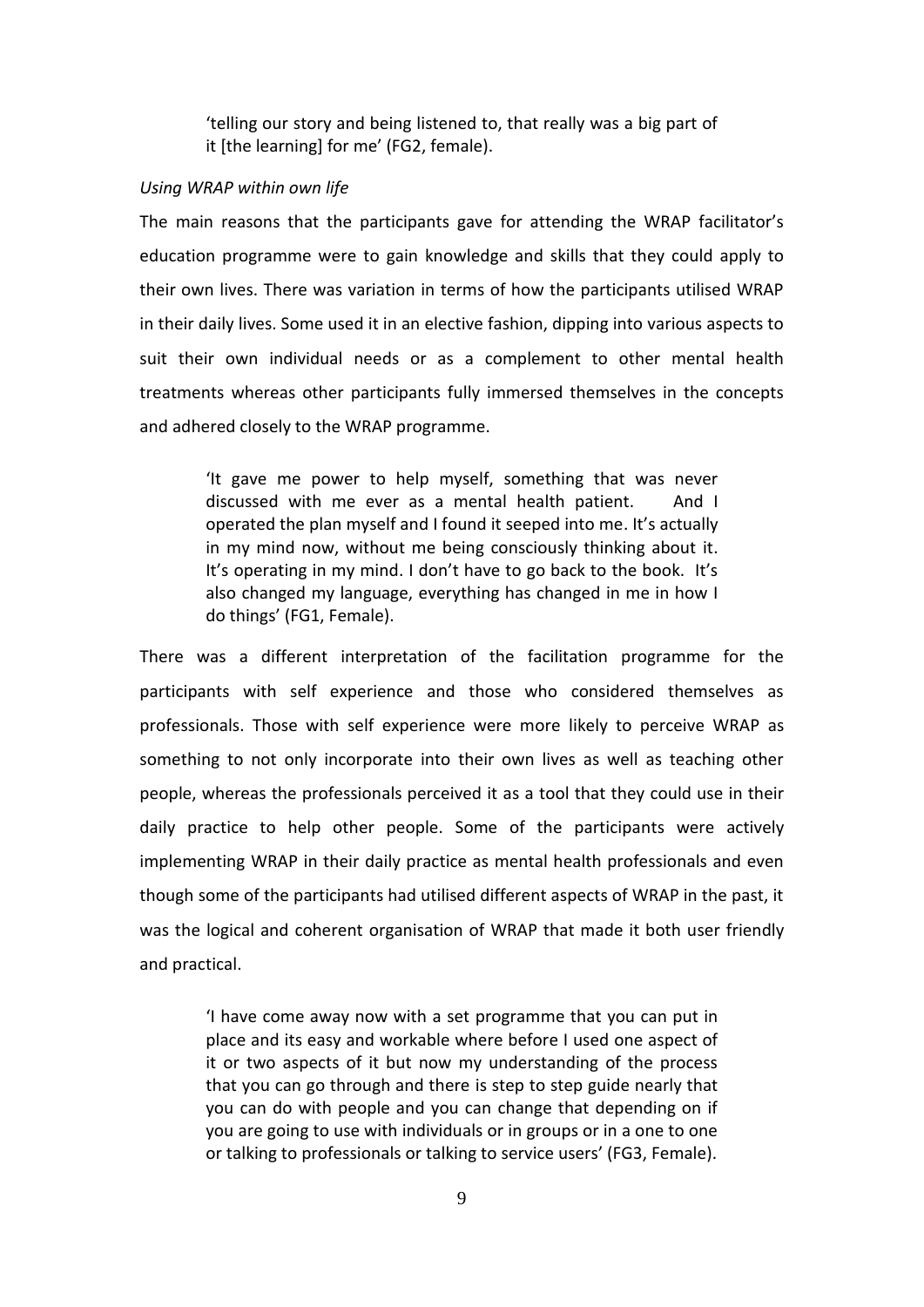#### *Having enthusiasm but lacking confidence to facilitate*

The second reason that the participants gave for attending the WRAP facilitator's education programme – and one of the main reasons it was offered - was to help other people to develop their own WRAP. While participants were very enthusiastic about becoming involved in developing and facilitating recovery and WRAP education, and many felt empowered "*to go out and help other people", many* of them stated that the course had not met their needs in learning the necessary facilitation skills and expressed a lack of confidence about facilitating a recovery and WRAP programme. This lack of confidence was especially evident among those who had never facilitated groups or educational sessions before. The following two quotations sum up this perspective, the first quote is from a participant who had facilitated other group sessions and the second quote is from a participant who had little previous experience:

> 'I have to say the consortium for me personally got it fairly well right, I'm very happy because I felt it complemented what I had, and I thought it was good for me. But I think …if it was designed to teach people how to facilitate a WRAP program it didn't do that' (FG 1, Male)

> 'I'm not familiar with that side of it. So if I had to put together a [WRAP] programme I'd have to spend quite a lot of time doing that' (FG1, Female).

Despite this, many acknowledged it would take time to gain experience in delivering the programme and that their confidence was likely to increase with time and experience.

> 'We have got the tools really; we have got the tools… [but]...I will not be comfortable with it until I have delivered it a few times' (FG2, Male).

Others planned to increase their confidence and overcome fears by working with a co-facilitator (i.e. with an experienced facilitator), and spoke of the importance of a mentorship scheme.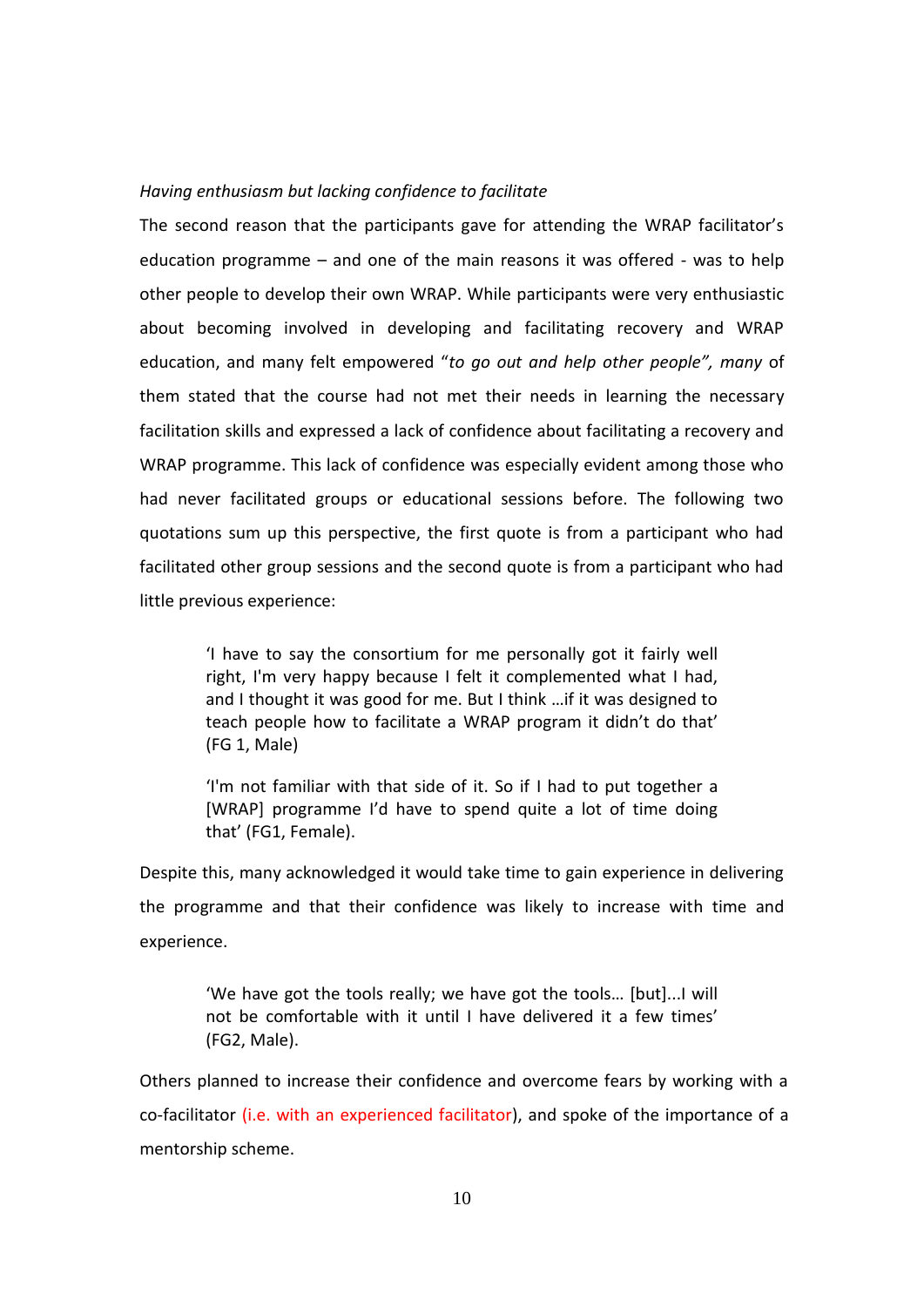'One of the things I'd like is an apprenticeship and to work with a mentor... you do your apprenticeship for a couple of months and then you get your driving licence' (FG1, Male)

#### *Implementing and Sustaining Recovery and WRAP.*

Participants' were concerned about how Recovery and WRAP could be sustained. They believed that the future of the Mental Health Services in Ireland could be influenced by the philosophy and language underpinning Recovery. Notwithstanding the obstacles described in the next section there was an overwhelming sense that the participants were committed to sustaining and developing WRAP, although there was no clear conceptualisation of how this would be achieved in practice. Central to this was the lack of certainty about the future of IMHREC who were perceived as the drivers behind the implementation of recovery and WRAP. Consequently their continued existence and recognition of their importance at a national level was seen as key to the longevity of Recovery and WRAP. Furthermore it was suggested that the Irish Mental Health Commission which oversees the mental health services in Ireland, needs to have a pivotal role in implementing the concepts of Recovery.

Many of the participants offered suggestions to how recovery could be implemented successfully, but these were more at a practical level rather than at a strategic or organisational level. Examples of these included having an apprenticeship model of facilitation or nominating a mentor for facilitators. The participants also felt that there should be a formal support network for facilitators Participants also thought that introducing Recovery and WRAP into schools would be a good way of educating younger people about mental health. Others suggested that the sustainability of WRAP lies in its flexibility and diversity of application, citing examples of the various groups of individuals who might benefit from Recovery and WRAP (for example, people within the prison system).

> 'Somebody asked me about a pre-release program in the prison near where I live in [names town] and I thought that I could actually integrate it into the pre-release program. I've been asked to do something on mental health and I thought this might be an opportunity. It's a simple program because when prisoners are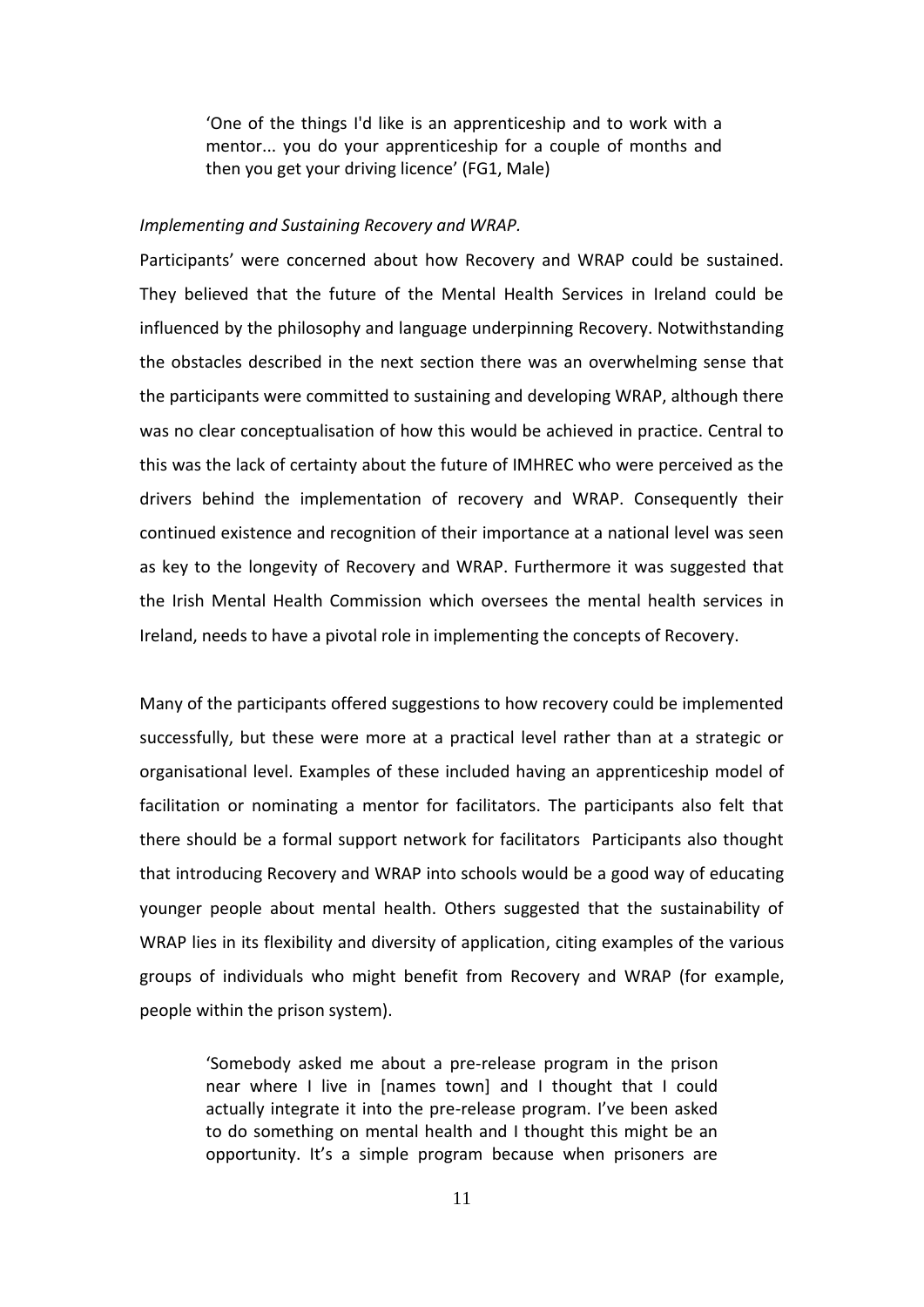leaving the prison they have concerns and fears in the same way as people leaving hospitals' (FG3, Female).

The participants discussed a number of barriers to implementing the concepts associated with recovery and the WRAP programme. These barriers mainly revolved around challenging the traditional approach to the mental health services in Ireland which is dominated by biomedical approaches. The major obstacle here stemmed from the movement of the mental health services from its present preoccupation with 'illness' to one of 'wellness'. Furthermore, it was believed that implementing recovery and WRAP requires a coherent national strategy that would have major financial implications for an already cash starved mental health service. Tied to this barrier was a lack of input and participation from medical personnel. This could make incorporating Recovery and WRAP with conventional mental health services very difficult, not only at an organisational level but also at a philosophical level as well. This is highlighted in the following quotation:

> 'Not a lot of consultants would be interested in what we are doing. They are still looking at a medical model. And I suppose we as practitioners in developing, it's part of our mission statement to educate them' (FG2, Male).

This lack of 'buy-in' from those with perceived control over the mental health services would make the dissemination of the core values difficult to people who may not yet have heard of the Recovery model or were resistive to changing current beliefs and practices. The participants also felt that persistent and pervasive negative attitudes towards people with mental illness and people who use the services would be impossible to change if everybody was not on board. This philosophical shift was not just limited to mental health professionals but also service users who perhaps adopted a passive and non contributory role in the management of their own mental health. Linked to this is a perceived lack of co-ordination and consistency between mental health services throughout the country which the participants believed would also have a negative impact in terms of implementing the recovery concepts, further emphasising the need for a national strategy rather than local initiatives.

### **Discussion**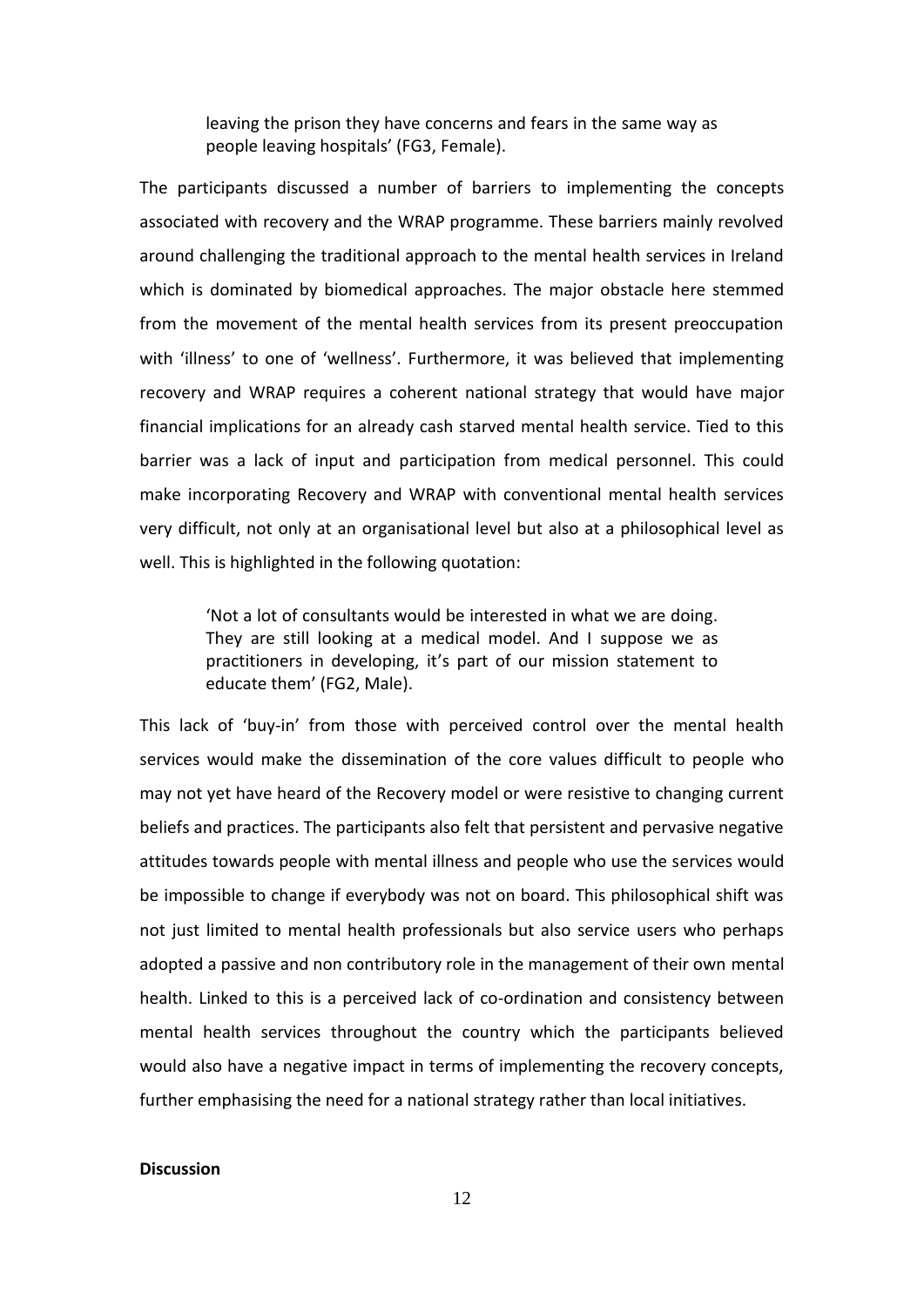This article has described the qualitative results from the evaluation of a Recovery and WRAP education programme which aimed to equip participants with the skills to facilitate a two day Recovery and WRAP education programme in their own communities. The programme designed by IMHREC endeavoured to create a ripple effect by introducing Recovery and WRAP to key people and then preparing Recovery and WRAP facilitators to continue the work that IMHREC began. While a number of studies could be located which evaluated WRAP education programmes, studies which specifically evaluated a WRAP education facilitator's workshop are sparse.

Although the programme participants in this evaluation were positive about Recovery and WRAP and looked forward to their roles as facilitators, its success in terms of preparing participants to facilitate WRAP programmes was reported as limited. The participants reported a perceived lack of confidence in their ability to become instructors or facilitators of WRAP, supporting Terry's (2010) assertion that it takes more to being a facilitator than just being able to read the supporting documentation. Although the participants in this study recognised that their knowledge of Recovery and WRAP still required development, they were satisfied that the information and resources were available to them. However, there was little if any discussion about core facilitation skills and to what extent the participants felt prepared from a presenter/instructor point of view. In Terry's (2010) study, the participants identified that skills such as the promotion of reflection, mental health expertise, prior experience of training and an ability to manage emotional labour were essential skills needed for mental health first aid instructors. Furthermore, it was believed that instructors needed to be able to respond appropriately to diverse situations as well as being able to handle the potential distress that might emerge. Issues such as these were not discussed during the WRAP facilitator's course; therefore it is not surprising that some participants felt unprepared. Furthermore, in Stevenson and Elvy's (2007) evaluation of mental health first aid training in Scotland, their participants valued gaining experience delivering course content and would like to have received more information on IT and audio visual equipment again stressing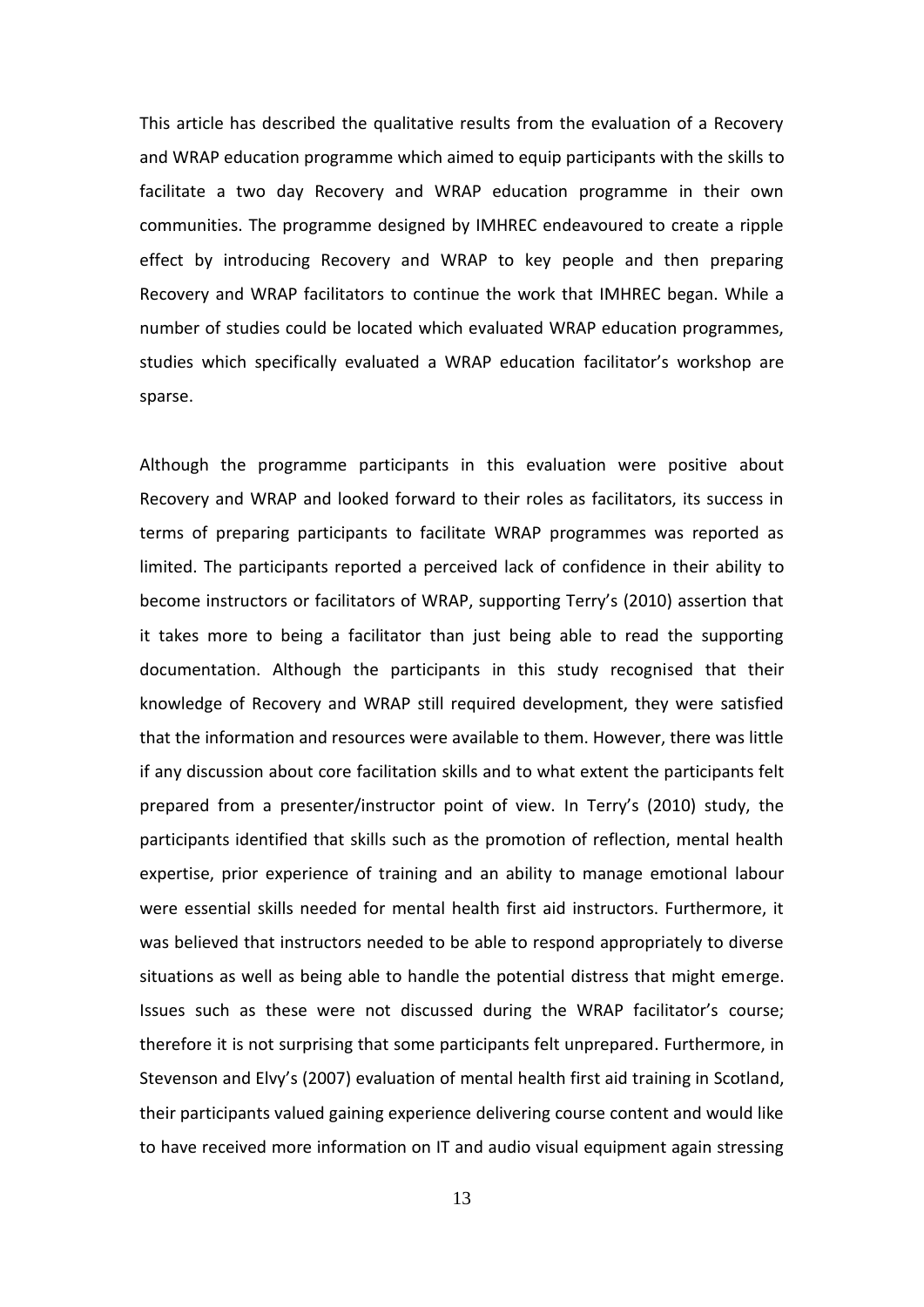the need for courses like this to be practical rather than theoretical. The main preparation for facilitation, in the study reported here, came in the form of a group presentation which the participants worked on over the five days. It could be that the participants in the WRAP facilitator's course overlooked the complexities of the teaching skills required as they were not raised during the 5 days. It appears that emphasis was on the content and structure of WRAP and ensuring that the participants were knowledgeable about it rather than the intricacies of how they should organise and deliver this content to a group of people. In addition the facilitator's experiences of recovery may have stemmed from 'doing recovery' rather than 'talking about recovery' which may have further emphasised his experiential knowledge rather than core facilitation skills.

Because the presentations and the focus groups were held on the last day of the course, participants may not have had the time to reflect adequately on the content of the course or the strategies that they might use to deliver it. In retrospect, this may be an important limitation of this study. In short, the timing of the evaluation did not permit people to try out their new learning and check out to what extent they were prepared for facilitating or co-facilitating WRAP sessions. Furthermore, there was little scope for follow up or support for the novice facilitators due to the closure of IMHREC. In Happell and Roper's (2003) study, support for the consumer academic came from the establishment a project team. While IMHREC were seen as the primary support for the novice educators in this evaluation, their disbandment shortly after the delivery of the workshops was perceived by the participants as negative. Consequently, the participants suggested the introduction of a mentorship scheme to assist novice facilitators gain confidence which has been introduced in an ad hoc way. However, since the workshops ended, social media sites such as Facebook and Linkedin have provided the participants with forums for airing and sharing new ideas, providing support and contact between members. In light of this is it is the intention of the team to do a follow up study of this group of people to see if, and how they have used their knowledge within the community. The closure of IMHREC is unfortunate given that one of the outcomes of the workshops was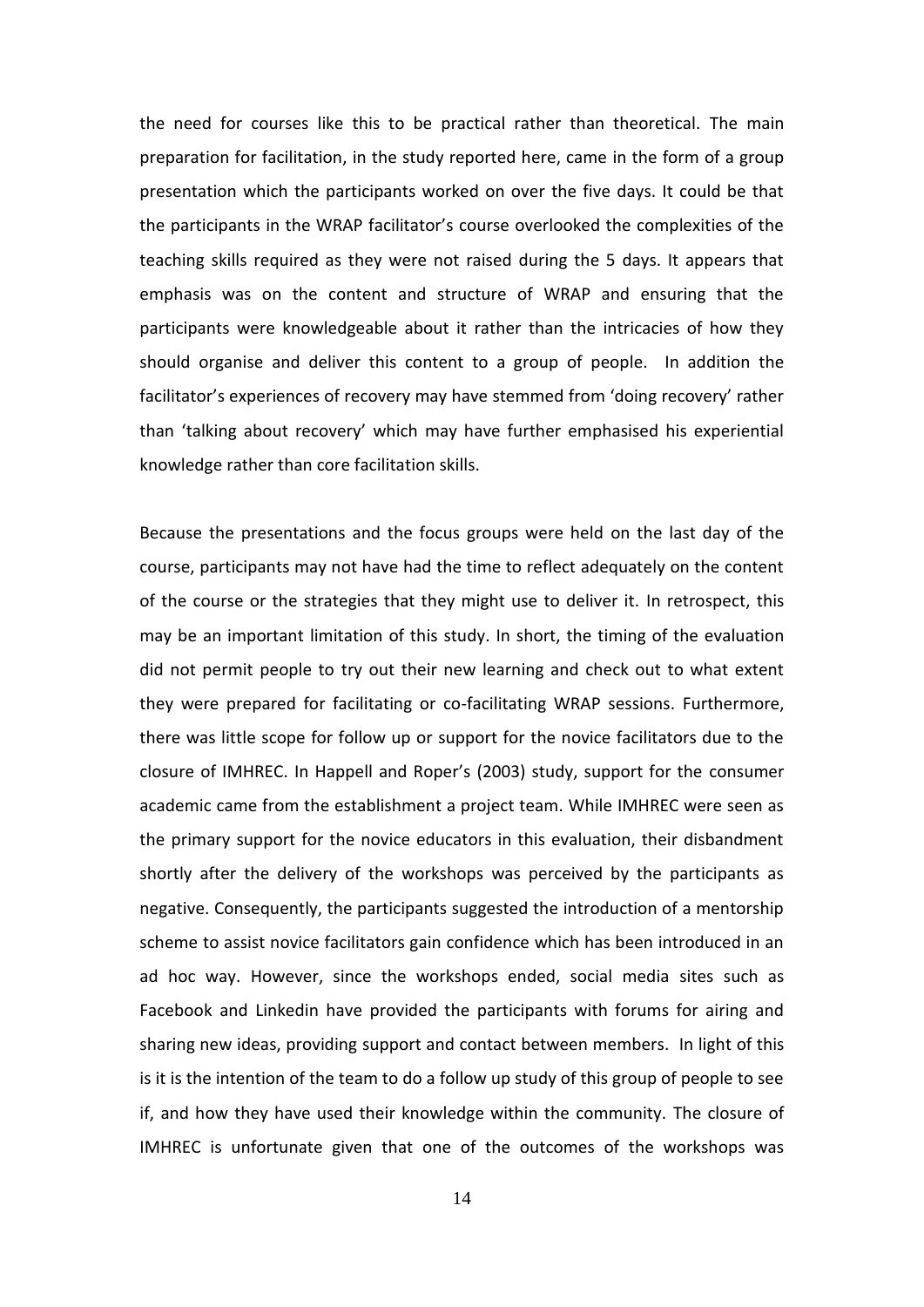capacity building. The expectation that outcomes such as these would emerge in an organic way are endemic to the way that funding is often allocated; without consideration of the supports that are required to achieve sustainability.

The current drive with services is to adopt a partnerships approach and incorporate people with self experience, family members and practitioners in recovery education and this viewpoint is supported by Happell and Roper (2003). There is no doubt that this tripartite approach to education is the way forward and was perceived by the participants as positive and beneficial. What is interesting about the profile of the participants in this study was the dual and triple nature of people's identities, with participants describing themselves as coming from more than one group. Given this experience the authors do question if the binary division perpetuated by the labels service user and practitioner only serves to reinforce stigma and a 'them' and 'us' culture, making it difficult for people who are both user and practitioner to be open about their experience within a stigmatising mental health service culture. Practitioners who identify themselves as service users have a clear contribution to make to recovery leadership within organisations, however they may need to deconstruct their understanding of Recovery given that the systems in which they work may focus on traditional conceptualisations of Recovery. These individuals would not be seen as a replacement for people who are working from a consumer movement perspective but as a positive influence and support to consumer led practice (Queensland Voice for Mental Health Inc, 2012).

### **Conclusion**

Repper and Breeze (2007) found in their review of user involvement in the training and education of health professionals, that there was a paucity of research or evaluations of how service users are prepared for their role as educators. However they do argue that training and support are needed. Similarly, Towle et al's (2010) review found that the preparation received by service users varied considerably but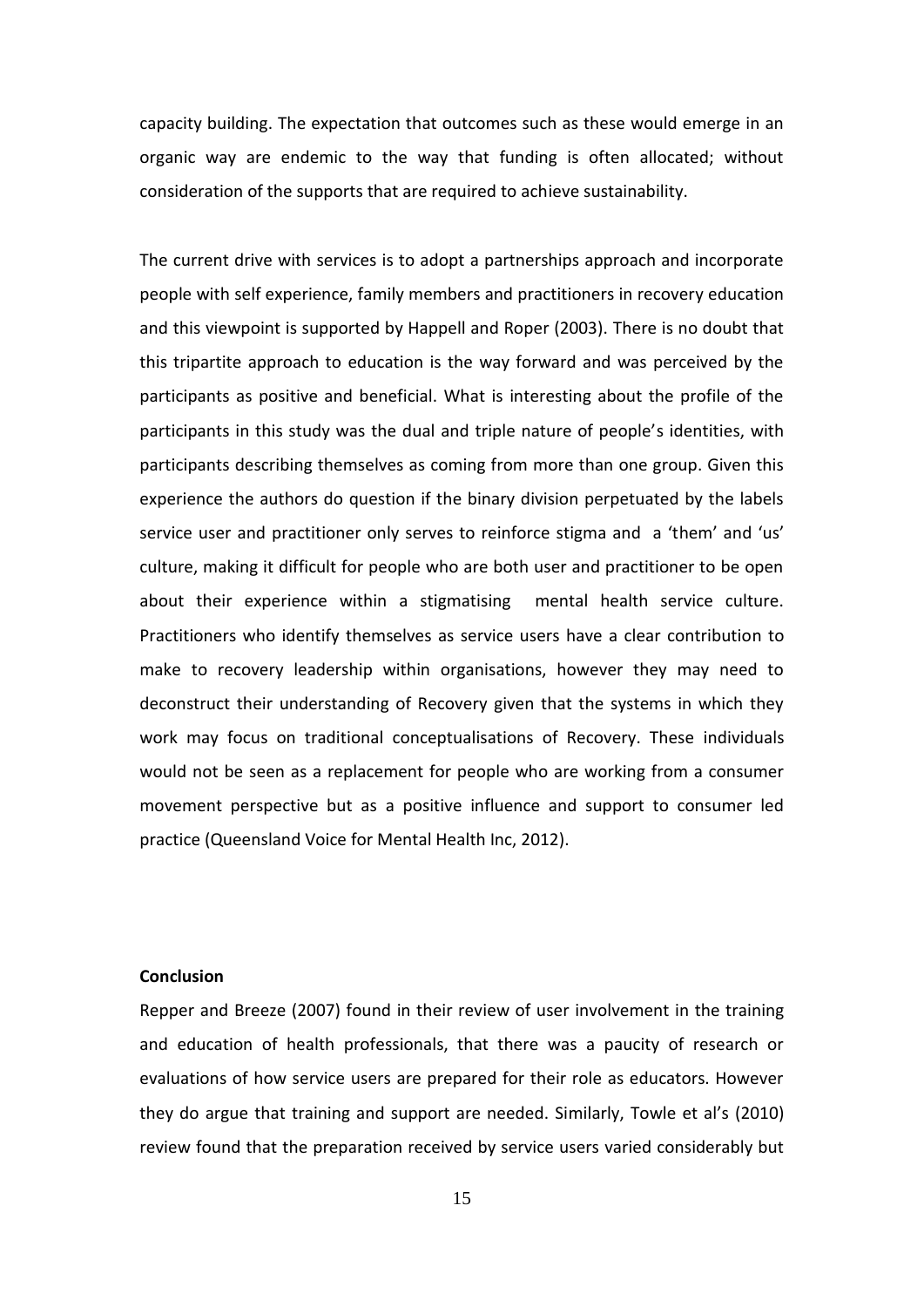did reduce anxiety. Given the complexity of the skills required to facilitate a two day recovery and WRAP workshop, this facilitators course might have benefited from delivering specific presentation and teaching skills to the participants. For example, skills like managing group work, asking questions and giving feedback are difficult to manage and may require practice. In addition allocating mentors to newly trained facilitators may also help. In this course the participants valued learning together with service users, carers and mental health professionals although they were critical of the balance between the three groups. Although there was some time for discussion, the prescriptive nature of the WRAP facilitators programme and the concentration on ensuring that participants understood the concepts associated with Recovery and WRAP may have resulted in process orientated outcomes being overlooked. In addition, given the structured nature of the two day programme, facilitators had little scope to bring in their own experiences regardless of their background.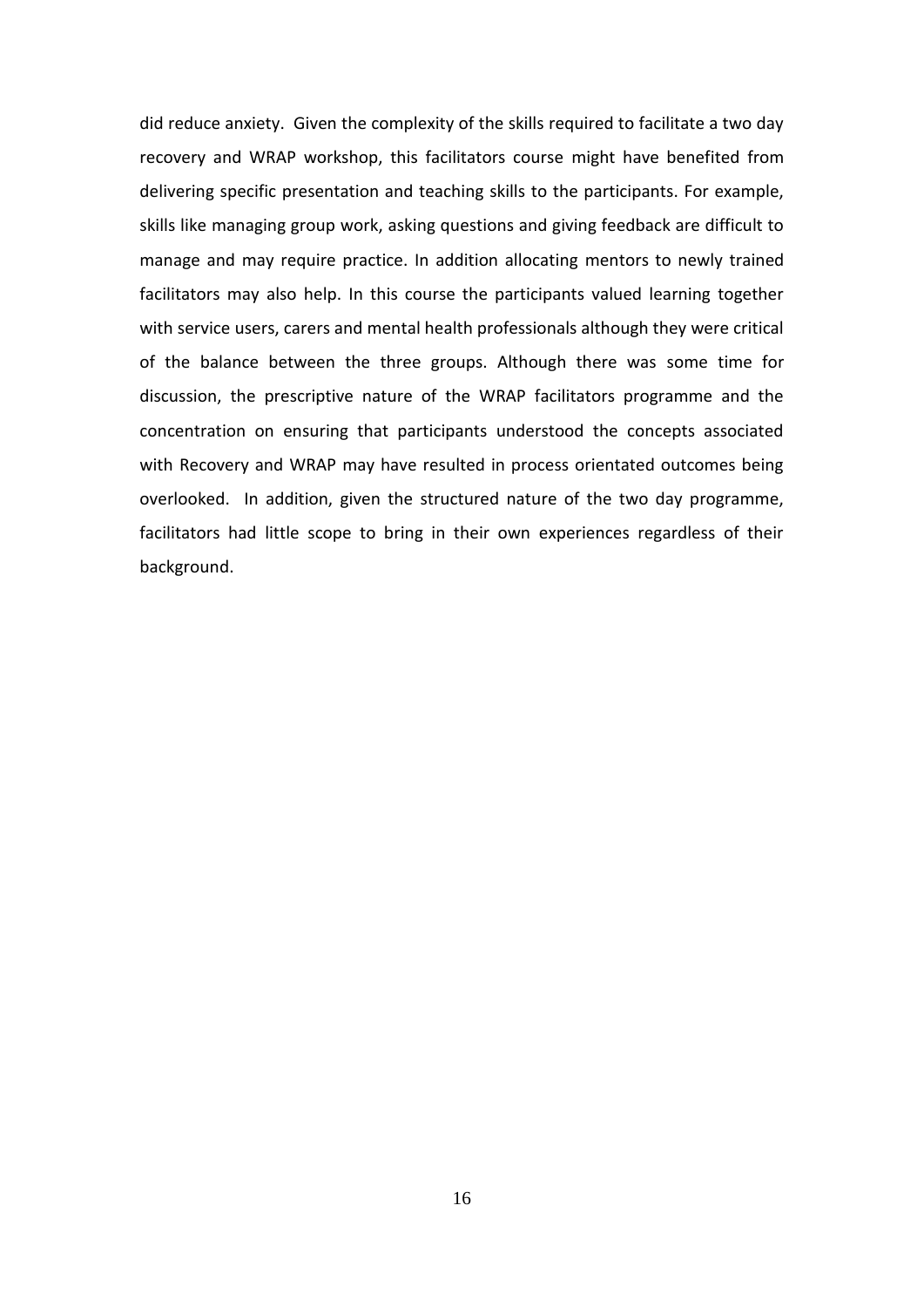### **References**

Amnesty International (2003) *Mental Illness: The Neglected Quarter*. Amnesty International Irish Section, Dublin**.**

Anthony W.A. (1993) Recovery from mental illness: The guiding vision of the mental health service system in the 1990s. *Psychosocial Rehabilitation Journal* 16(4), 11-23.

Braun V. & Clarke V. (2006) Using thematic analysis in psychology. *Qualitative Research in Psychology* 3, 77-101.

Cook J.A., Copeland M.E., Jonikas J.A., et al. (2011) Results of a randomised controlled trial of mental illness self management using Wellness Recovery Action Planning. *Schizophrenia Bulletin*, DOI:10.1093/schbul/sbr012

Copeland Centre for Wellness & Recovery (2011) 'What is WRAP?'. http://www.copelandcenter.com/whatiswrap.html (accessed 13.11.2011).

Department of Health & Children (2006) 'A Vision for Change' Report of the Expert Group on Mental Health Policy. Stationary Office, Dublin.

Department of Health & Children (2004a) *Speaking your Minds.* Stationary Office, Dublin.

Department of Health & Children (2004b) *What We Heard*. Stationary Office, Dublin.

Fisher D.B. (1994) Health care reform based on an empowerment model of recovery by people with psychiatric disabilities. *Hospital Community Psychiatry* 45(9), 913– 915.

17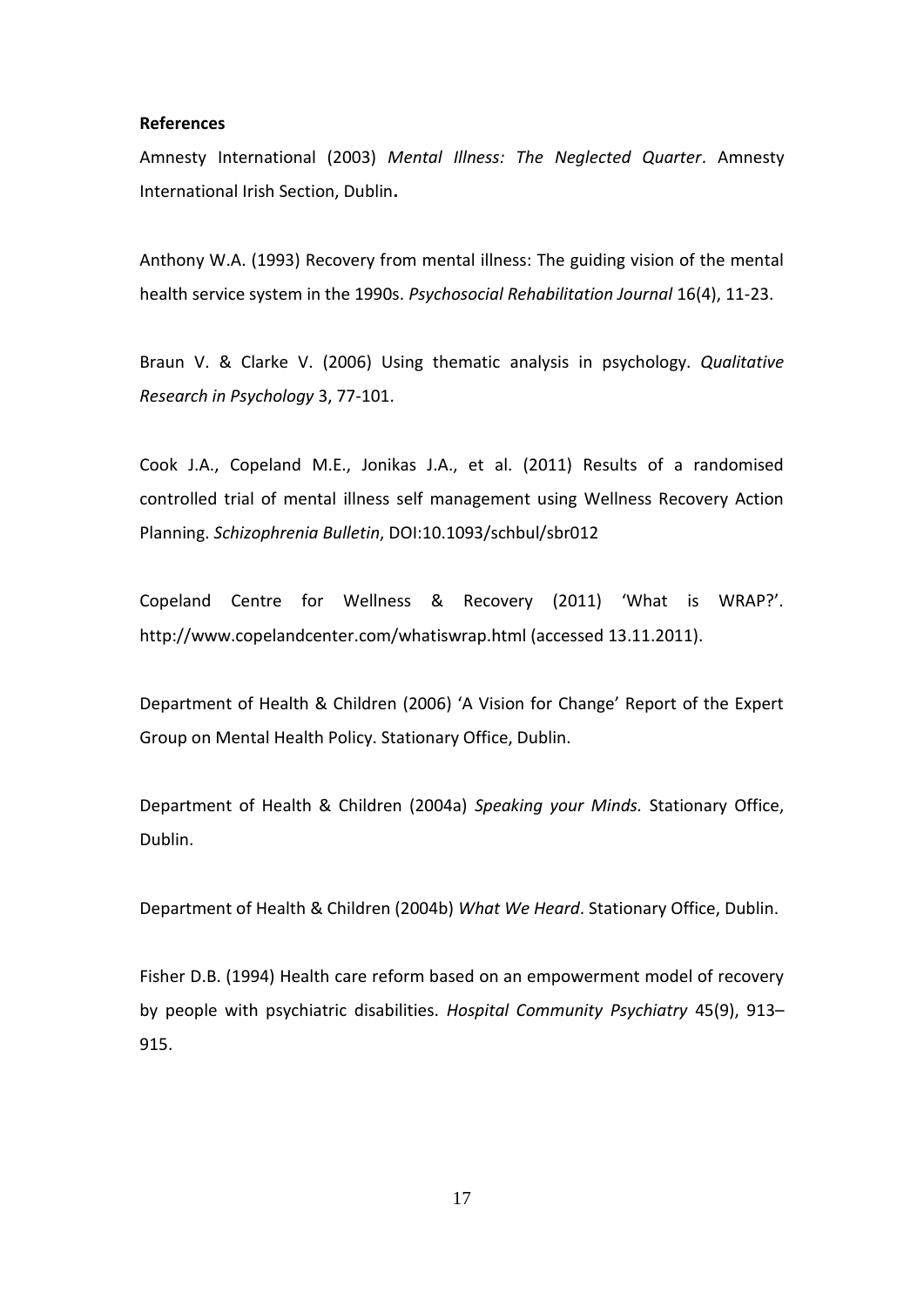Happell B. & Roper C. (2003) The role of a mental health consumer in the education of postgraduate nursing students: the students evaluation. *Journal of Psychiatric and Mental Health Nursing* 10, 343 – 350.

Higgins A., Callaghan P., de Vries J., Keogh B., Morrissey J., Ryan D., Gijbels H. & Nash M. (2010) Evaluation of the Mental Health Recovery and WRAP Education Programme: Report to the Irish Mental Health and Recovery Consortium. Trinity College, Dublin available at [http://www.imhrec.ie/wp](http://www.imhrec.ie/wp-content/uploads/2010/08/TCD-Evaluation-Report-13-05-10.pdf)[content/uploads/2010/08/TCD-Evaluation-Report-13-05-10.pdf](http://www.imhrec.ie/wp-content/uploads/2010/08/TCD-Evaluation-Report-13-05-10.pdf)

Higgins A., Callaghan P., de Vries J., Keogh, B., Morrissey J., Nash M., Ryan D., Gijbels H. & Carter T. (2012) Evaluation of mental health recovery and Wellness Recovery Action Planning education in Ireland: A mixed method pre-post evaluation. *Journal of Advanced Nursing*, DOI: 10.1111/j.1365-2648.2011.05937.x.

Higgins A. & McBennett P. (2007) The petals of recovery in a mental health context. *British Journal of Nursing* 16 (14), 852 – 856.

Mental Health Commission (2005) *A Vision for a Recovery Model in Irish Mental Health Services*. Mental Health Commission, Dublin.

Repper J. & Breeze J. (2007) A review of the literature on user and carer involvement in the training and education of health professionals. *International Journal of Nursing Studies* 44, 511-519.

Scott A. & Wilson L. (2011) Valued identities and deficit identities: Wellness Recovery Action Planning and self management in mental health. *Nursing Inquiry* 18 (1), 40 - 49

Slade M. (2009) Personal Recovery and Mental Illness: A Guide for Mental Health Professionals. Cambridge University Press, Cambridge